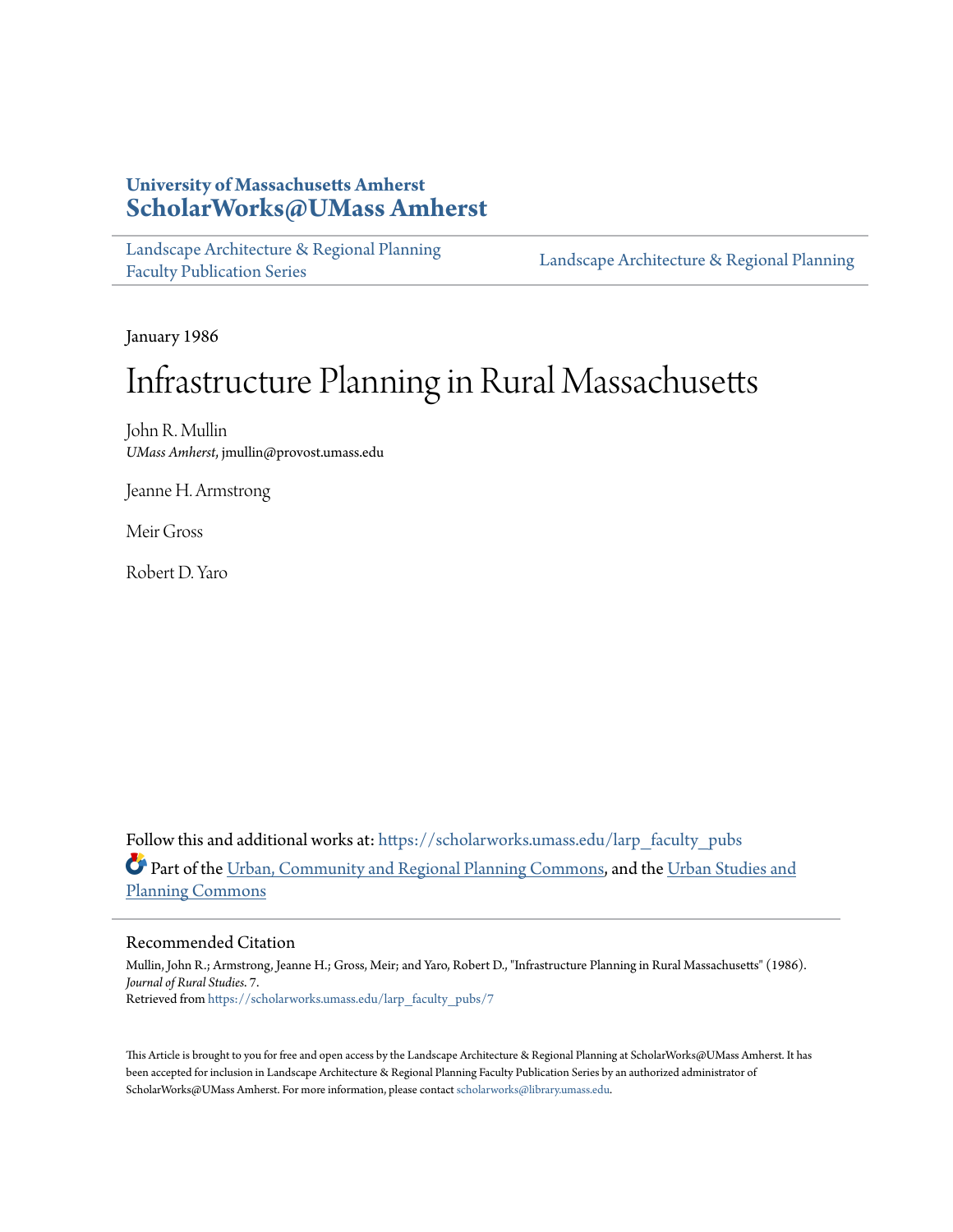#### **Infrastructure Planning in Rural Massachusetts**

# **Jeanne H. Armstrong, Meir Gross, John R. Mullin and Robert D. Yaro**

Abstract – This paper describes the importance of understanding and dealing with the problems of infrastructure planning and maintenance in rural communities. Infrastructure is defined to include roads, bridges, water and wastewater collection and treatment systems, and public buildings and capital equipment. The authors base their findings primarily on the experience of communities in Massachusetts, but these findings are readily applied to the situation of rural communities elsewhere in the U.S.A. and other developed countries. Three major conclusions are presented in the paper: the need for rural communities to develop long-range plans for infrastructure maintenance and finance; the need to develop effective local institutions to assume this responsibility, and the importance of managing growth in fastgrowing rural areas in order to minimize the need for major expansion of infrastructure systems.

# **Introduction**

 This paper presents the results of a study of rural infrastructure problems in Massachusetts. While the laboratory was one State in the U.S.A., the results are applicable to situations in mature regions of many developed countries, where tight budgets and decaying infrastructure often go hand in hand. To us, infrastructure means the system of roads, sewers, water lines, electrical lines and structures that are under municipal control. $<sup>1</sup>$ </sup>

 The findings of this study will be relevant to other mature industrial regions in the U.S.A. and other developed countries now experiencing the need for replacement of infrastructure. The deterioration of infrastructure has been discussed extensively in the professional, academic and popular literature in the U.S.A., U.K. and other countries,  $2^2$ and therefore the experience in Massachusetts should be of interest to officials and academics dealing with this problem.

 This paper will discuss, first, the problems of rapid growth, fiscal austerity, and administrative lack of information that have led to the decline of rural infrastructure. Second, it will delineate possible solutions to these problems. In both sections, examples based on the experience of rural communities in Massachusetts will serve as illustrations.

 Finally, this paper will draw the connection between infrastructure planning and growth management that can and must be made if rural areas are to cope with both issues.

# **The study area**

 The Commonwealth of Massachusetts is a small State with remarkable cultural and geographic diversity. Its 7825 square miles are divided into 312 towns and 39 cities. Mountains, forests and farmland and 1200 miles of coastline divide the State into several distinct geographic regions. $3$ 

 Sixty per cent of the State's population lives in the 101 cities and towns of metropolitan Boston. On the coast and in the western mountains, rural communities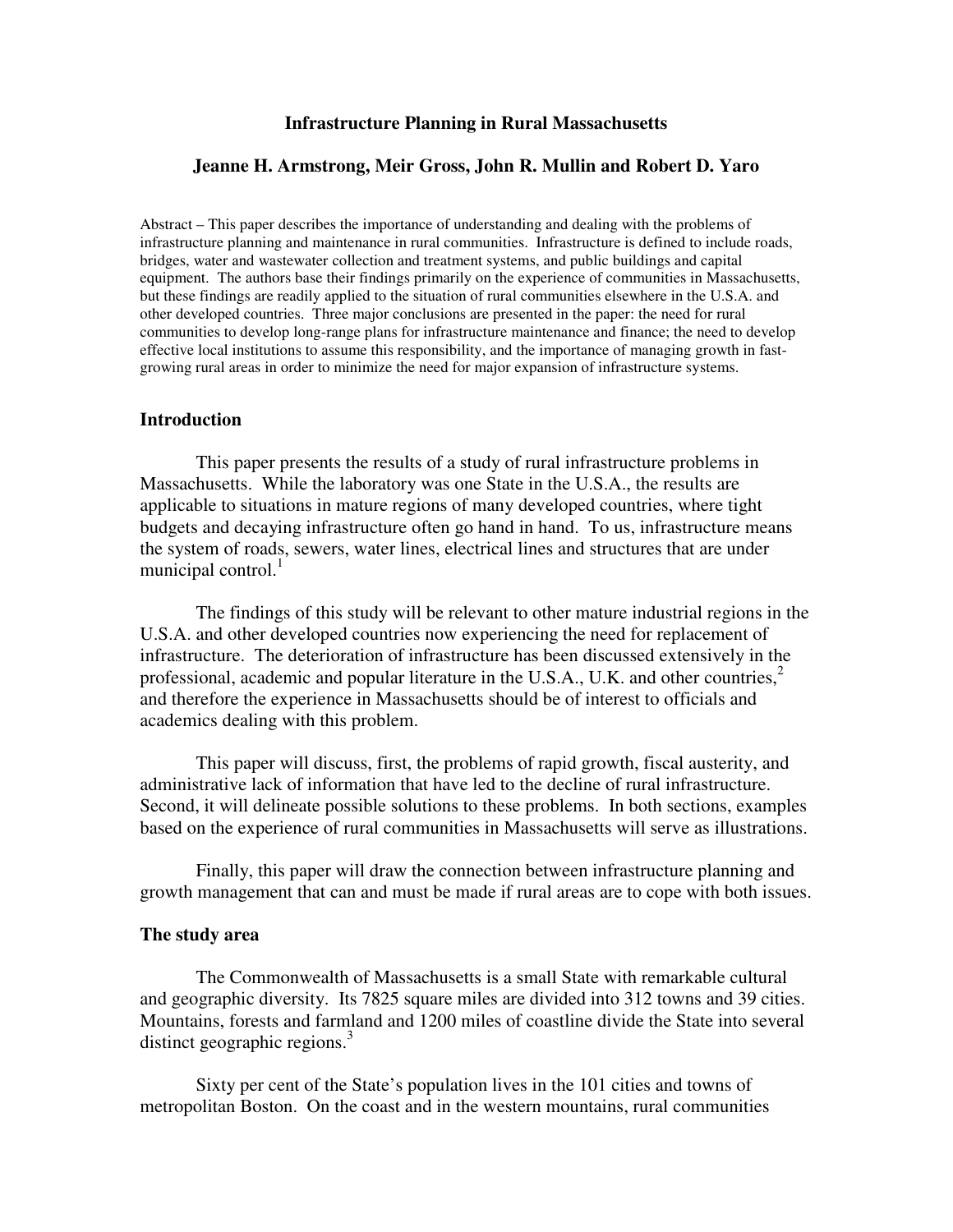struggle to attract, and then cope with, recreational development and tourism. Between these extremes lie the more typically patterned communities – small central cities with their suburban rings and out-lying rural towns.

 Massachusetts' political system is marked by strong State and local governments, with a decidedly weak county system. Local control has been fiercely protected for 350 years and most communities – even some that have grown into cities – maintain the town meeting form of government, whereby all voting residents of the community serve as its legislative body. Local governments tend to be headed by non-professional (and often volunteer, unpaid) elected executives; less than 15% of Massachusetts' local governments are headed by professional town or city managers.<sup>4</sup> Under this system, parttime elected 'boards of selectmen' serve as the executive branch of town governments. Regional identification, whether among the people of the Berkshire Hills in the west or those on Cape Cod on the south-east coast, often seems stronger than any loyalty to the Commonwealth as a whole. This spirit of autonomism, as will be suggested later, strongly affects infrastructure problems in the State.

# **The rural infrastructure problem: cases and causes**

# *Growth patterns*

 Much of Massachusetts' infrastructure is a product of an industrial development and settlement pattern that developed in the last half of the  $19<sup>th</sup>$  and early  $20<sup>th</sup>$  centuries. Early in that period, more than 30 mill cities sprung up throughout the State, generally near sources of water power or ports of entry. Many of these cities were planned industrial cities with sophisticated systems of water supply, sewage collection, transportation, and power distribution.<sup>5</sup>

 It should also be noted that the problems of rural infrastructure in some Massachusetts communities closely parallel those of the Commonwealth's urban regions (as well as those of other States and industrial countries) given the age of the infrastructure present in these older mill towns.

 By the 1950s and 1960s, however, most of these cities were experiencing severe economic decline, and their infrastructure was becoming outmoded and deteriorated. During this period, a major population shift into suburban areas brought with it political pressures for new highways, sewer and water systems and other infrastructure development.<sup>6</sup>

 Like most other regions in the country, Massachusetts experienced rapid rural growth during the period 1970-1980, with non-metropolitan areas growing 19% at a time when metropolitan areas of the Commonwealth were slowly losing population. These trends have continued since 1980, with rural areas increasing in population by 5%, while metropolitan areas increased by less than 1%. In many towns on the exurban fringes of Boston and in rural south-eastern Massachusetts, growth rates of 15% per year are not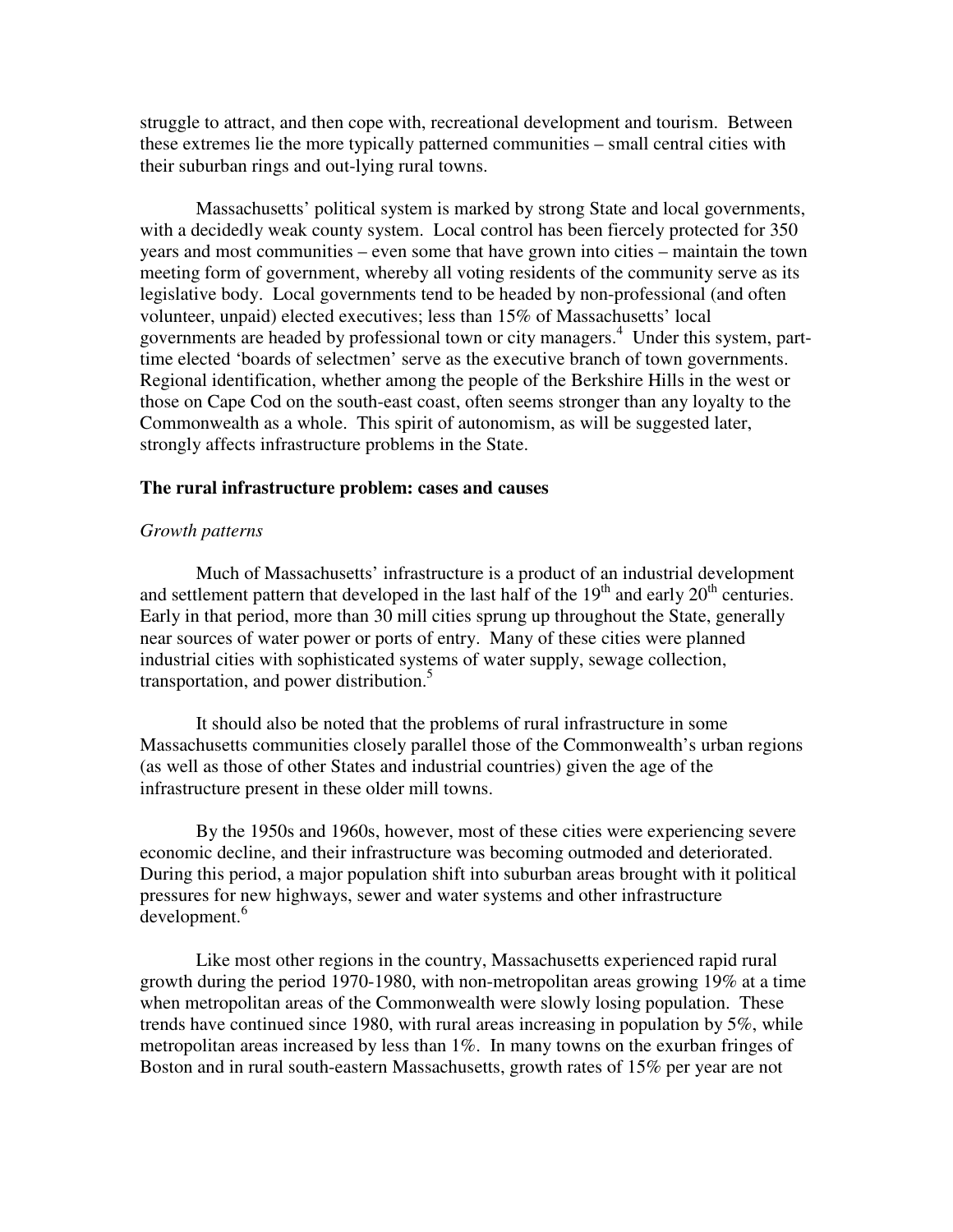uncommon, bringing with them pressures for rapid development of infrastructure (Duncan, quoted in Mullin and Thomas, 1985, pp. 119-164).

 Given the Commonwealth's booming economy (driven by strong high-technology and service sectors), preferences for rural living, revolutions in communications and long-distance commuting, and major new industrial development on the fringes of metropolitan areas (readily accessible to most rural areas of Massachusetts), it is expected that growth in rural areas and the need for consequent infrastructure development will continue for the foreseeable future.<sup>7</sup>

 At the same time, it should be noted that the sprawling, low-density land use patterns occurring in many rural areas, by requiring longer roads and utility lines between structures, make for high infrastructure development costs.

#### *Public attitudes*

 The pressures created by Massachusetts' growth patterns are worsened by public attitudes wrought during the fiscal crises of the 1970s. Prior to the beginning of the current high-technology boom, the State was experiencing severe decline in its older, mostly nondurable goods-based manufacturing economy, at the same time that its defense and aerospace industries were also experiencing federal cutbacks. By 1975, the State was functionally bankrupt, the cost of local services was among the highest in the nation, and the overwhelming dependence on the property tax for local revenues had fostered the nickname 'Taxachusetts' (Bluestone and Harrison, 1982).

 Then, as now, bonds constituted the long-term debt of municipalities. Cities and towns, upon determining the need for infrastructure improvements, entered the bond market where, in return for investor's capital, they pledged their faith and credit to pay back the debt with interest over a period of 20-30 years. The rationale for this approach was to keep the tax rate as low as possible, and to pay for capital improvements over the life of these improvements.

 Such long-term debt, however, became increasingly unpopular in the face of more immediate budgetary problems. The amount of money spent on infrastructure continued to decline.

 In 1980 the Commonwealth's voters enacted by referendum a rate-capping law modeled after California's Proposition 13. Popularly known as Proposition 2 ½, this law limited local property tax rates to 3.5% of market value. Proposition 2 ½ gave all communities 3 years to reduce tax levels to the 2.5% level, and permitted increases in property taxes of only 2 ½% per year thereafter. The citizens of Massachusetts were concerned that their property tax payments were too high relative to the services they were receiving and relative to taxes in the rest of the nation. After the tax cap was passed, tax payments became quite moderate compared to other States. Once communities reach the 2.5% limit, however, the only way to raise additional property tax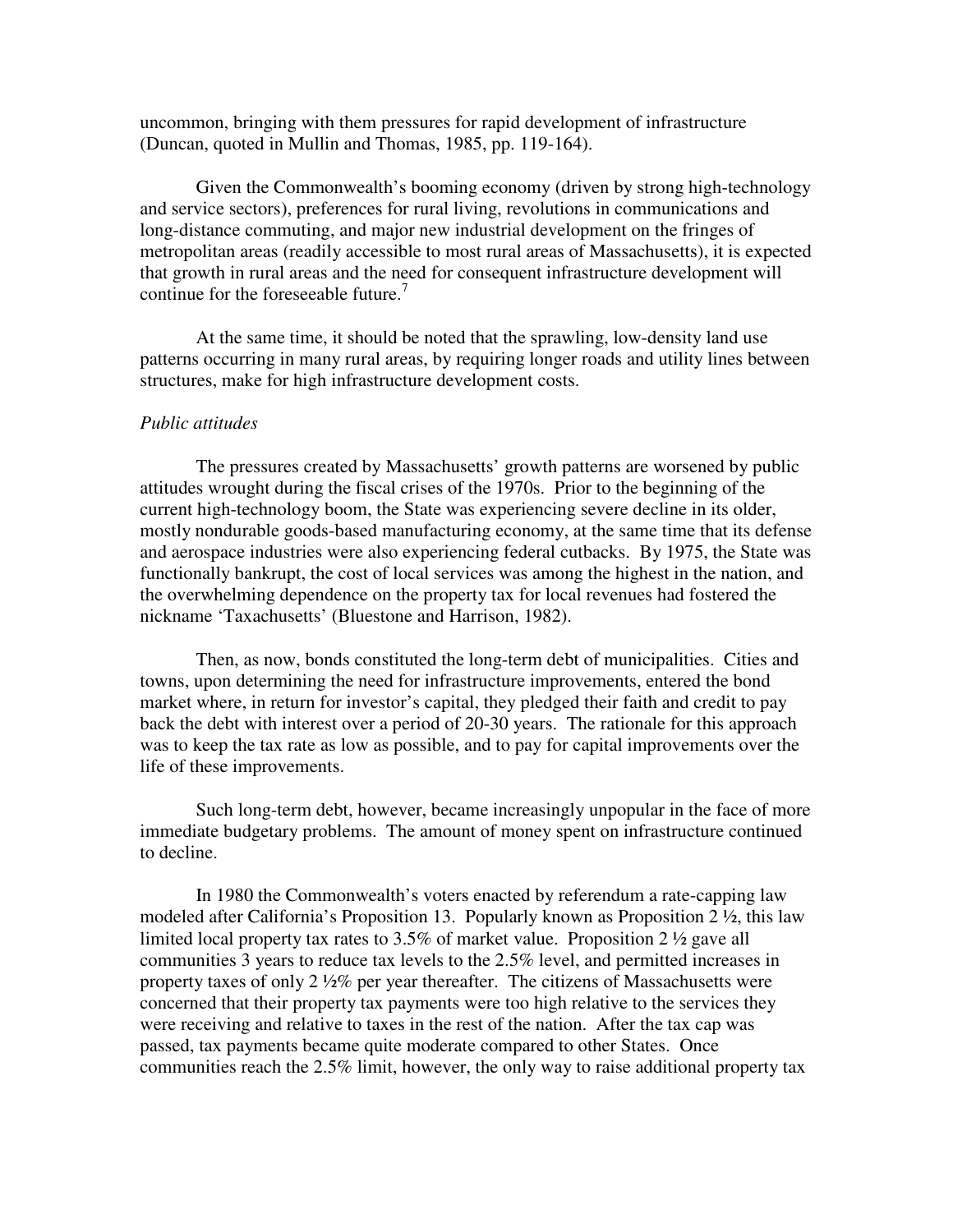money is through new development, or improvements to existing structures (see Suskind, 1983).

 With this as background, one can perhaps more readily understand the desire to control spending and focus solely on 'essentials'. Essentials have not, and to a large degree still do not, include maintaining infrastructure.

# *The problem of spending*

 Massachusetts' economy suffered dramatically during the 1970s. With the end of the Viet Nam War came a phasing down of defense industries; with cutbacks in the national space program space-related firms laid off thousands of workers. Thousands of military-related jobs at armories, airbases and army bases were lost. All of this occurred while mature industries were in decline, which combined with a series of national economic recessions to create a fiscal crisis for State government.<sup>8</sup>

 From this climate emerged a deeply-ingrained reluctance to spend. Since the mid-1970s local municipalities have continued to cut back on infrastructure maintenance and replacement. Massachusetts, in adjusted dollars, spent 20% less on infrastructure in 1979-81 than in 1974-76. Significantly, 1975 and 1976 were especially bad years for the State economy. What these figures show is that the reluctance to invest in infrastructure is not a new phenomenon. Rather, communities began to shift to other priorities ten years ago.<sup>9</sup>

Proposition 2  $\frac{1}{2}$  contributed significantly to the failure of spending to keep pace with infrastructure needs. A review of State figures shows that the impact was most severe in terms of capital expenditures – although maintenance was cut as well. Needed (and desired) roads, sewer and water system expansions and school proposals were postponed or dropped. Street maintenance programs, which had been curtailed long before Proposition 2 ½ was passed, were further reduced (see Armstrong *et al*., 1985).

Proposition  $2\frac{1}{2}$  virtually eliminated the remaining capital improvement planning efforts at the local level. It should also be noted that the tax cap was put in place at the same time that the Federal Government was cutting back on its grants to local communities for infrastructure assistance.<sup>10</sup> The combination forced communities to live with what they had whether it was well or poorly maintained.

 A look at one city's investment in parks equipment will show the scope of the problem. In 1968, the city of Chicopee floated a bond to bring all of its equipment up to date. Since that time, three major firms left the city, a nearby military base closed and Proposition 2 ½ reduced money available for the local budget. In 1982, the city closed much of its parks programs, cut back its staff and junked much of its equipment – it was simply beyond repair. The problem became so severe that in 1983 the parks department staff, which also did cemetery maintenance, was forced to hand-dig graves. Three years later, the city has not replaced its equipment. All of this occurred in a city with a sound fiscal standing, a good bond rating and relatively few unemployed. There was clearly no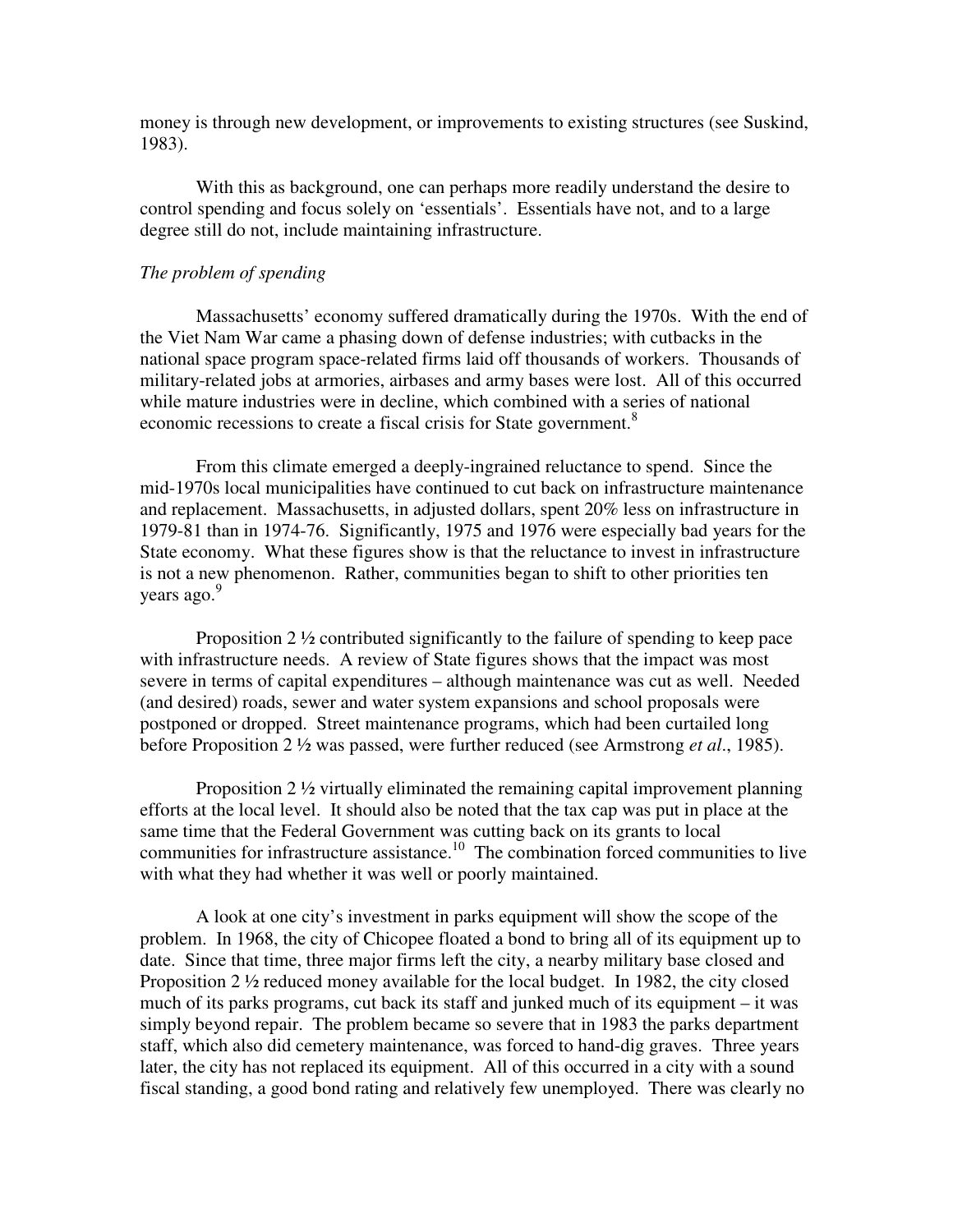reason to allow this equipment to deteriorate, other than a reluctance to invest in the city's future capital needs (Mullin, 1983).

 This study identified this attitude in many of the communities examined. Local communities have so little confidence in the health of the economy that they are unwilling to make large financial commitments. Thus, expenditures are largely shortterm and repair-oriented rather than maintenance- or enhancement-oriented.

 In reality, most communities can afford to invest in infrastructure. Over the past two decades Massachusetts cities and towns have been steadily decreasing their longterm debts. The net result is that the debt of these cities and towns is well below the national average and likely to move even lower as money borrowed in the 1960s is repaid. This means that the ability to raise funds is not a major problem from the standpoint of debt but it is a problem politically.<sup>11</sup>

 More and more, local officials appear to be meeting their constituents' demands for sound fiscal planning by ignoring expensive, if necessary, infrastructural improvements. Forms of infrastructure that cannot be seen – e.g. water, sewer and other utility lines, and drainage systems – result in little public awareness of political benefits to elected officials, and tend therefore to receive a low priority when limited available funds are allocated.<sup>12</sup>

 Perhaps more importantly, approximately one-third of Massachusetts' towns, mostly in rural areas, have no bond rating from Moody's, have no bond counsel and no underwriting house. Moody's Investment Service is a New-York-based nation-wide investment analysis firm that provides detailed evaluation of the capabilities of cities and towns to pay back bonds. Generally, a well-governed, economically healthy, low-debted city will have a high rating. A city with questionable government practices, a weak economic base and high debt will, on the other hand, score quite low. This means that these communities, before even entering the market, must put time, effort and money into the process. Because the overwhelming majority of these towns rely on non-professional executives and volunteers, the more sophisticated financing options are rarely taken.

 This phenomenon is illustrated by the example of a small Berkshire County community which is now considering whether to 'float' a bond for needed infrastructure improvements. The cost of preparing for the bond issue (of approximately \$1,300,000) has been estimated at more than \$10,000. The figure itself may seem slight, but in a town with no surplus funds, and where taxes cannot be raised further, it means that something else must be cut. Often in town meetings, where budgetary decisions are made, the \$10,000 will be compared to the cost of a needed service such as a teacher's salary. The net effect is that bonds are rarely floated in small, rural towns (interview with J. De Rosa, Co-Chairperson, Governor's Task Force on Economic Development in the Northern Berkshires, 20 May 1985; see also Armstrong et al., 1986b).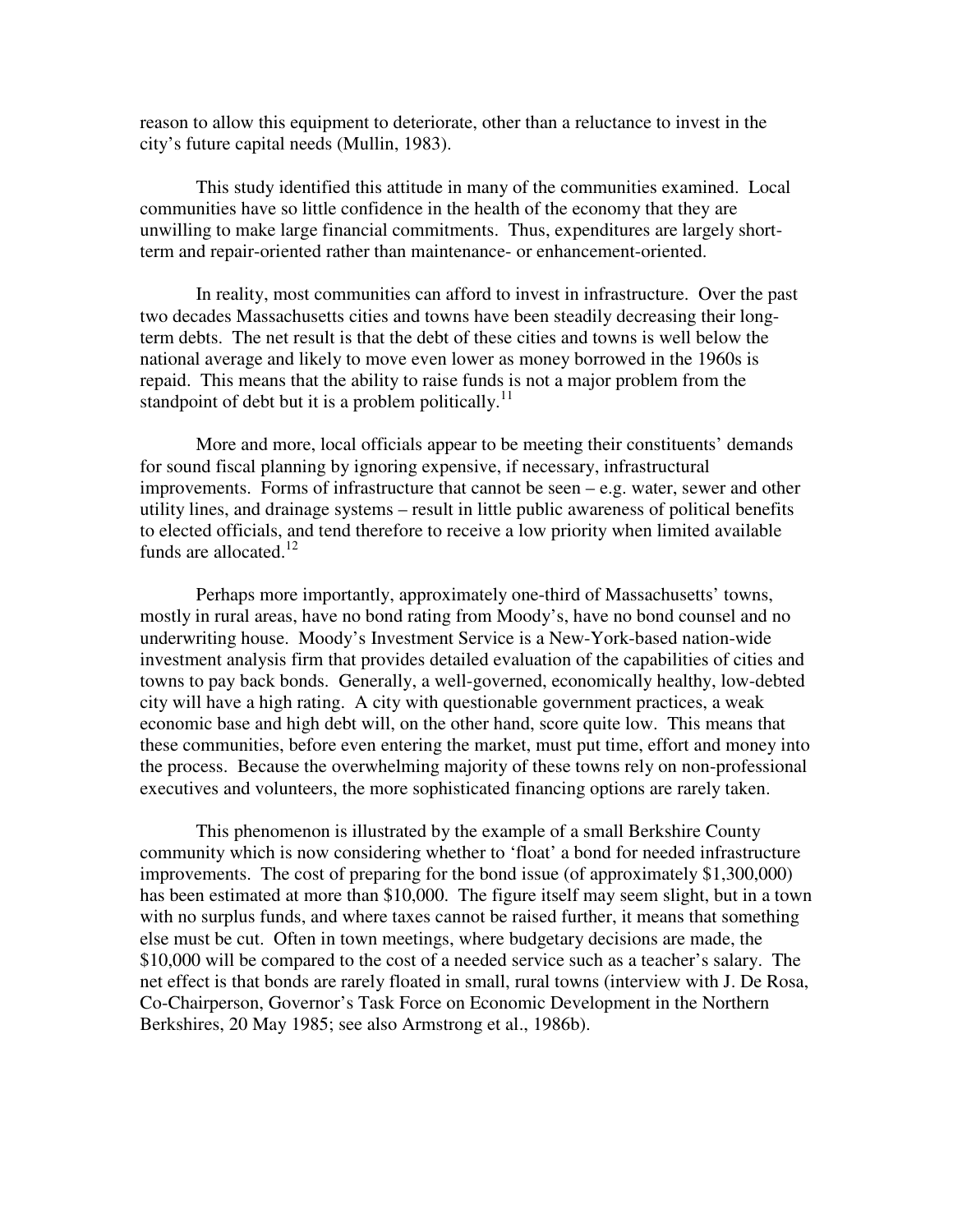#### *The problem of management*

 With the exception of northern Maine, all of New England is divided into political subdivisions, which in many cases for more than 350 years have been responsible for delivery of nearly all public services. Unlike the rest of the country, county government and regional planning have never taken root in Massachusetts and elsewhere in the region, and annexation of urbanizing areas is unheard of. For these reasons, in most of rural New England public services are the responsibility of town governments led by part-time, volunteer officials. The local legislative bodies – town meetings – get together but once a year, in a not always well-organized fashion, to pass budgets and adopt necessary bylaws.

 Although this system has worked well for a long time, the governments of fastgrowing rural communities are besieged by the combined pressures of expanding workloads, State and Federal red tape, and the need to develop roads, water and sewer systems and other services for new residents, many of whom insist on services they received in their former urban and suburban hometowns. Volunteers simply cannot keep up with these demands. In most Massachusetts towns, for example, subdivision bylaws exist stating the conditions under which a developer can build in a particular area. Detailed site plans must be submitted and approved by the town before any work can be started. This creates so much work for the town, however, that little time remains to do strategic planning. Likewise, conservation commissions (local bodies created by State law, to plan for conservation of each town's natural resources), are so busy monitoring development proposals that they have no time for open-space planning or other conservation efforts.<sup>13</sup>

 There are more than 130 towns in Massachusetts with no full-time administrators. With only part-time, voluntary leadership, little innovation, day-to-day management, or even grant writing is likely to occur. The small town of Pelham, in western Massachusetts, is an excellent example: the community has had a number of serious infrastructure needs, including deteriorating roads, an open-air road salt storage site which was polluting local water supplies, and a much needed new municipal building. While grants were (and are) available to handle all three problems, it took more than five years for volunteers to handle just the first two while each year the problems become more difficult to correct. The third problem has only recently been addressed, at a time when the granting agency is cutting back on its programs.

 Division of responsibilities for infrastructure among several town departments is common, and it exacerbates the problems of voluntary, non-professional and decentralized management. Local highways are the responsibility of town public works departments, while water and sewer systems are controlled by local, yet separate water and sewer departments each under the supervision of separate appointed boards made up of citizen volunteers. Each department maintains its own systems according to its own methods and standards. The net result is that it is difficult to monitor, evaluate and control the various agencies as they use and maintain the systems and facilities. Why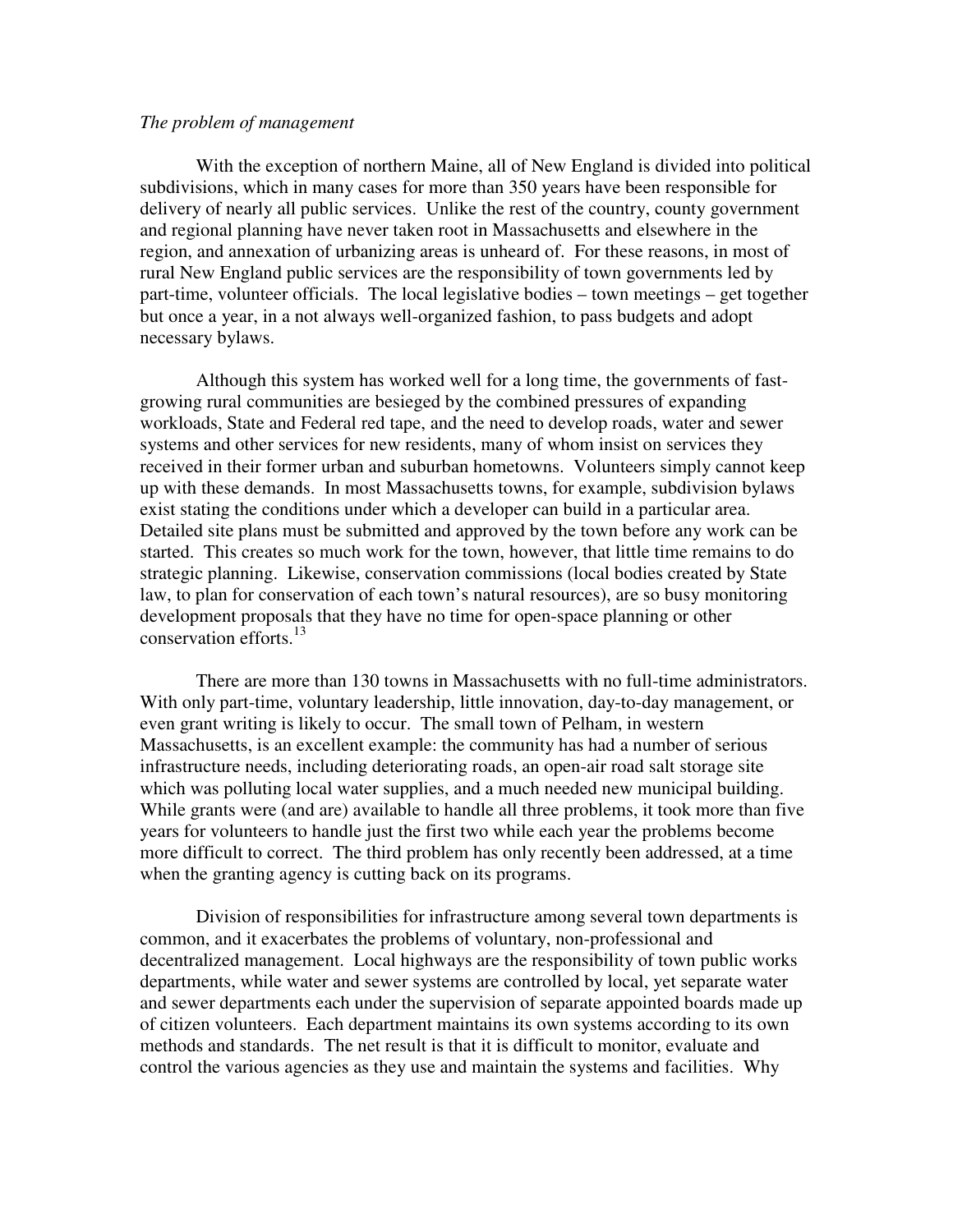does a truck last twice as long in one department then another, given equal use and age? The answer is inevitably tied to differing maintenance standards.

 Each department has the responsibility of preparing an annual budget covering its annual operating expenses. Typically, the Board of Selectmen (the town's 'executive') will demand a budget with an increase of no more than 4%, including salary raises. The department heads follow directions and, fully realizing there is no money for additional expenditures ignore any infrastructural improvements beyond the most critical of emergencies. Once the budget is resolved and if the town is still below its tax cap maximum, it may then provide some funds for capital improvements.

 One of the great ironies of the present situation is that despite rapid growth in rural areas, a number of small cities located in rural regions continue to lag in employment, income and other indices of economic well being. Possessed with a rich architectural and cultural heritage, and a well-developed infrastructure system, each of these communities has the potential to serve as a magnet for new development in its region. In 1975, the Government of Massachusetts began to encourage economic development in these cities. Several such efforts continue but no systematic effort is in place to lessen the pressure of development on rural or exurban areas by encouraging development in the cities which have the necessary infrastructure and the willingness to accommodate new development.

#### *Problems caused by State infrastructure planning efforts*

 Beginning in the 1970s, Massachusetts' State Government became increasingly and directly involved in many aspects of local decision-making. Nowhere was this more evident than in terms of infrastructure development. At present there are 24 Statesupported and Federal local aid programs that address capital improvement needs. However, with the exception of aid for water supply systems, these State and Federal programs are heavily weighted toward supporting new construction rather than upgrading and maintaining existing systems.<sup>14</sup> Several problems have emerged from these State and Federal programs.

 First, local planners tend to think of investment needs in terms of how to obtain State funds. Local objectives are shaped, not by careful consideration and community consensus regarding the long-term future of the town, rather by what the State will finance. Local officials, often citizens' committees, are caught up in the grant-writing cycle, chasing after doubtful funding for capital expenditures, the actual needs for which the citizens have not completely considered. Indeed, in many rural towns, part of the problem rests with the town planner, or grantsperson, who is under considerable pressure to bring dollars into the community. The amount of money becomes more important than the actual need for which it is intended.

 Most governmental grants-in-aid for infrastructure improvements (among others) come to communities either on an entitlement basis (the communities get them automatically) or on a discretionary basis (they must apply for the funds). Usually, the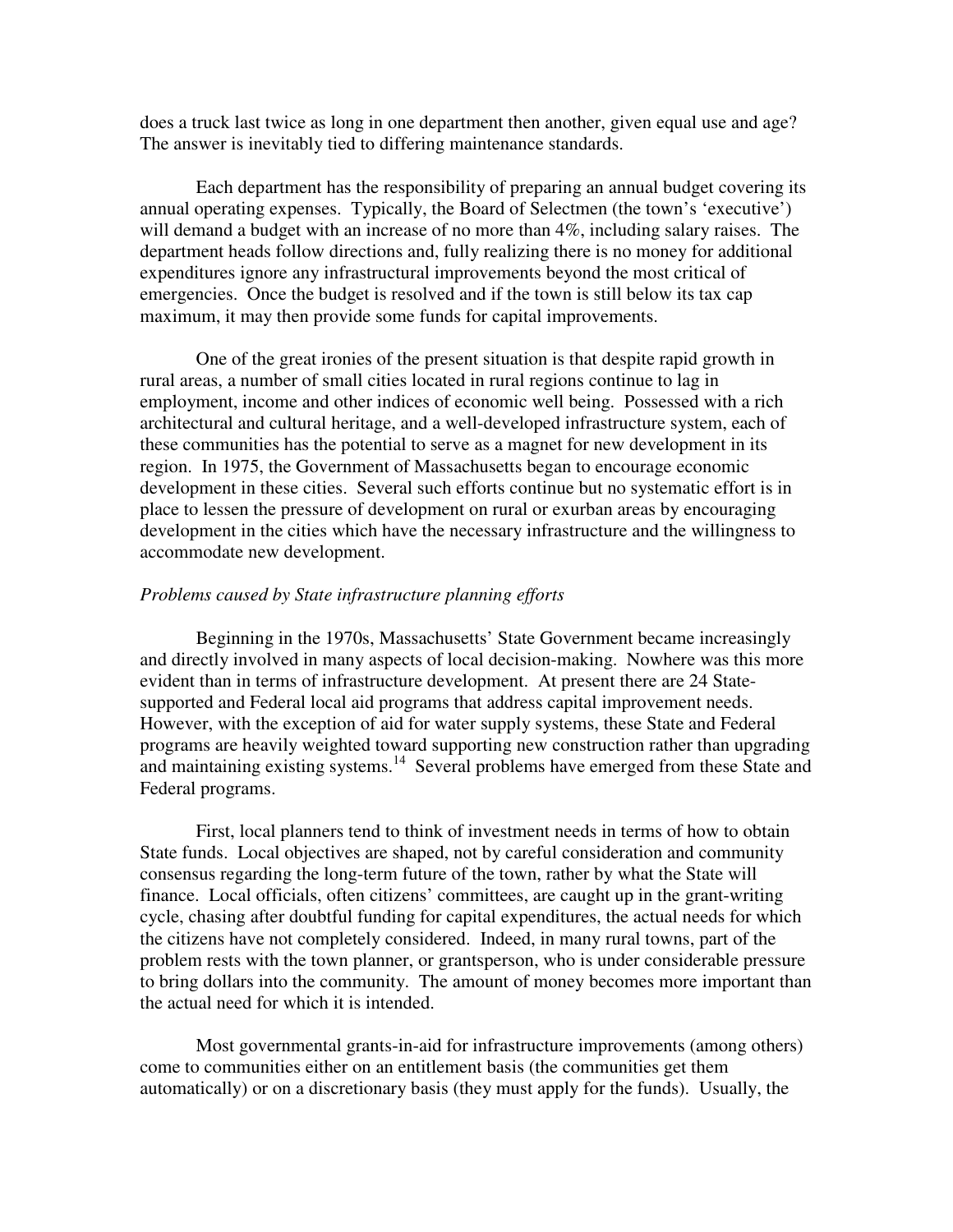smaller the community, the less likely it will be to be eligible for entitlement funds. Left to compete for discretionary funds, however, rural towns often lack that expertise to negotiate programs created by more sophisticated urban administrators. Nor can they afford to hire more people to do it for them. In short, discretionary grants go to the professionally-run, well-financed towns. They do not go to small, volunteer-run communities.

 The third problem with State infrastructure programs is that changes in the formulas that determine State aid make it virtually impossible for towns to budget over time. A formula can be base, for example, on population, unemployment, age of housing, percentage of people on welfare or, among others, the number of school-age children. It can even be a combination of factors. The problem is that the legislature has constantly tinkered with the formula to the point that it is impossible to predict from year to year how much State aid will be given to a particular community. The net effect is that the funds go to short-term projects free from long-term commitments.

 Finally, the State will often provide assistance to a community only if it meets conditions that have nothing to do with the grant in question. For example, each city and town, in order to be eligible for State grants must submit a Fair Housing Plan. The plan must show that the community is making a good faith effort to house the region's poor. The town of Hadley in the Connecticut River Valley recently applied for a grant to restore its historic town common and make infrastructural improvements. From all accounts, the town had met the letter and spirit of the rules for entry and ranked high enough to gain the funds on the rating scheme prepared by the professional staff. However, since it did not have its Fair Housing Plan in order, the grant was denied. One can argue the merits of such an approach. The net result however is the loss of a grant designed to meet a local need.

# *Summary of problems*

 When combined with the already urgent requirements for reconstruction of urban infrastructure, the phenomenon of rapid rural growth will make the infrastructure needs of the Commonwealth's rural areas as compelling in the 1980s and 1990s as were the needs of suburban areas in the 1950s and 1960s.

 In the light of the dearth of public support for infrastructure investments, the lack of professional management in town government, and the financial constraints imposed on communities by Proposition 2 ½ and expected cutbacks in Federal aid, rural communities will be compelled to find new ways to design, finance and manage infrastructure improvements. State and local governments must create growth management efforts to foster those development patterns that minimize expensive infrastructure investments.

 The remainder of this paper will outline some of the options available to local and state officials which could achieve these objectives.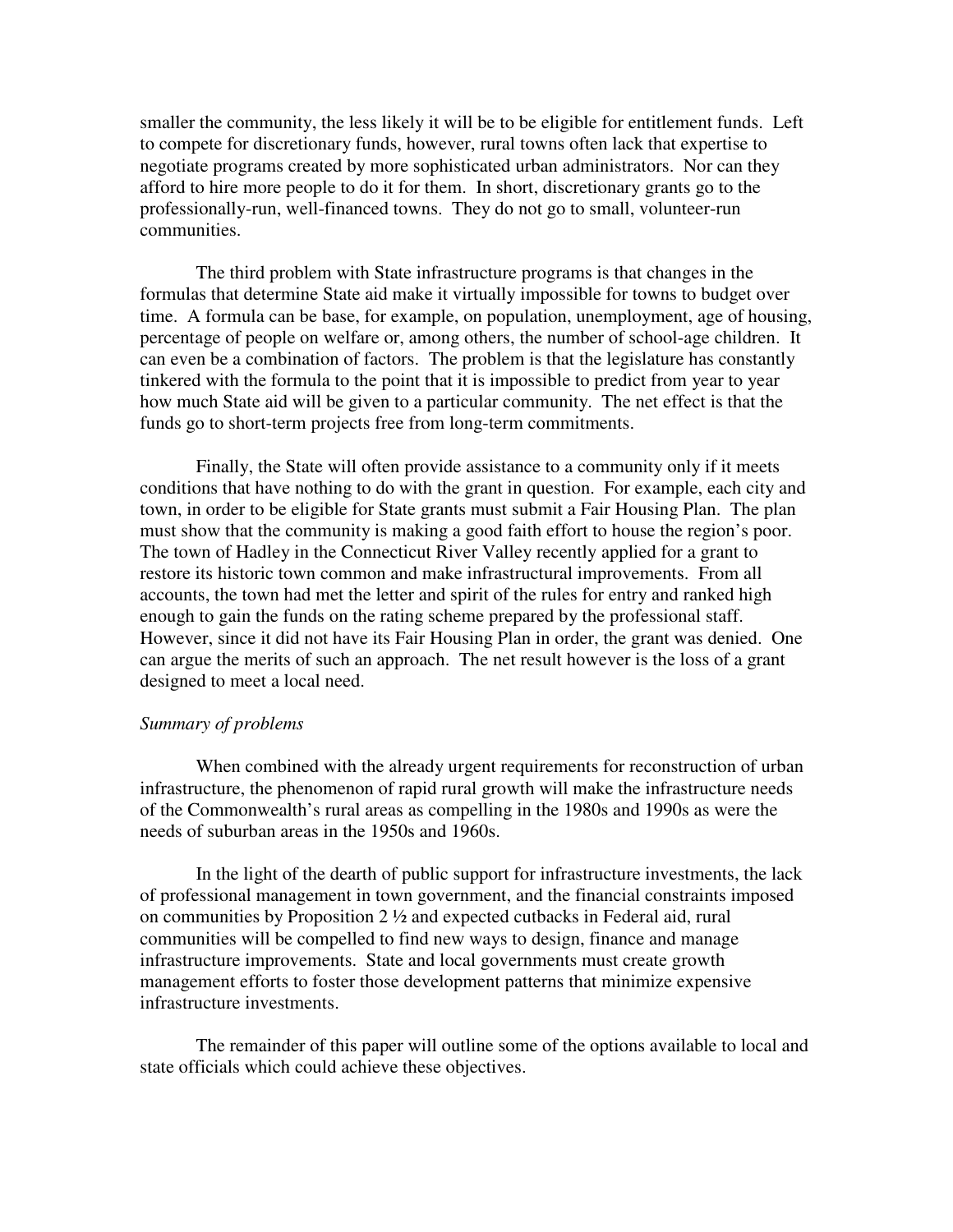# **The rural infrastructure problem: towards a solution**

# *Philosophical changes*

 The first step in solving Massachusetts' infrastructure dilemma is a change in the basic approach to infrastructure planning by local governments.

 Communities as diverse as Ramapo, New York, Petaluma, California, Boulder, Colorado, and Montgomery County, Maryland have made infrastructure plans an integral part of comprehensive plans to manage rapid suburban and exurban growth.<sup>15</sup> Such plans can be employed to control the costs and timing of infrastructure improvements by: placing water and sewer lines, roads and other improvements only where growth is desired; making decisions about the size and capacity of improvements in the light of growth plans for areas to be served by those improvements; making land-use decisions based on the carrying capacity of underlying natural systems, e.g. subsurface hydrology, surface drainage and floodplains, and the ability of soils to handle anticipated septic loads. If Massachusetts communities were to adopt this approach to infrastructure planning, they could improve the quality of both their growth management and infrastructure planning. Growing rural communities, for example, could determine development locations and densities that would be consistent with the availability of groundwater and the ability of soils to handle septic loads. In this way, they could accommodate growth, and still preclude the need for expensive municipal water supply and wastewater collection and treatment facilities. This strategy will become increasingly attractive as the U.S. Environmental Protection Agency (EPA) grants for water supply and wastewater treatment facilities are phased out. In areas such as Cape Cod, which is dependent on a sole-source aquifer for all its potable water, this approach could mean the difference between sustainable development and the destruction of the natural system upon which the habitability of the region is based.<sup>16</sup>

# *Design and engineering changes*

 One way of reducing the costs of necessary infrastructure improvements will be to develop new design and engineering standards for public improvements which meet the needs of rural communities.

 In the area of rural roadway design, for example, adherence to design standards of the American Association of State Highway & Transportation Officials (AASHTO) results in roads which are incompatible with rural landscapes and far more costly to construct than necessary.

 The recent proposal to realign several miles of Route 2 through the Wendell State Forest in western Massachusetts illustrates the point. AASHTO standards for the proposed road would require 14-ft travel lanes, paved shoulders and deceleration lanes, grades and sight lines allowing 55 mph travel and reconfiguration of slopes and vegetation to allow winter sunlight onto the roadway to reduce icing. Also required would be the usual collection of expensive safety features including reinforced concrete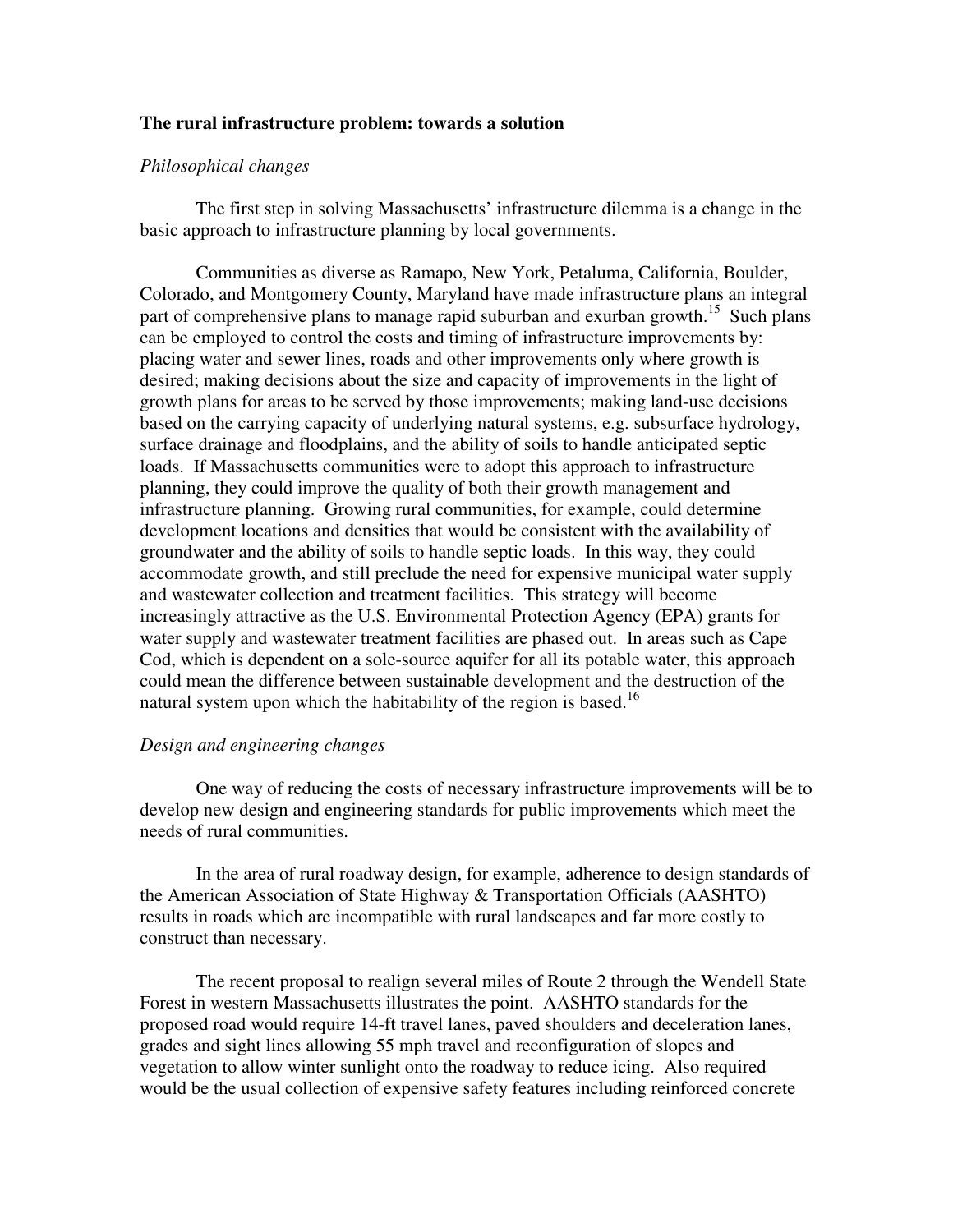safety barriers (known as 'Jersey Barriers'), and steel ribbon guardrails. The resulting design yields a 600-ft wide right-of-way and massive destruction of State forest land and produces construction costs of several million dollars per mile. All this 'over design' results in a realigned two-lane roadway yielding a 59-second reduction in travel time when compared to the existing alignment.

 Reevaluation of such excessive and inappropriate Federal and State highway design standards could yield huge savings in both natural and financial resources. On the local level, subdivision bylaws often include excessive design standards for roadways, drainage, lighting, underground utilities and other public improvements that cost developers and homebuyers more in the short run, and cost communities more in maintenance and replacement expenses in the long run. This has occurred in some instances in rural Massachusetts towns which adopted 'carbon copy' subdivision bylaws, literally copied by consultants or town officials from other, often more urban, community bylaws.

 In the central Massachusetts town of Monson, for example, the subdivision bylaw adopted by the town several years ago includes grading requirements for roadways which simply cannot be met in this hilly town without creating a major quarry or sand removal operation at the site of each new subdivision road. When combined with excessive roadway widths, drainage, lighting, sidewalk, and underground utility requirements, such bylaws can increase the infrastructure costs to new residents by several thousand dollars per housing unit.

 The resulting subdivisions are so costly, in fact, that in rural towns like Monson few subdivisions are built. Instead, development spreads up and down existing roads in frontage lots, requiring longer utility lines and damaging the visual character of the community.

 For this reason, both State and Federal agencies should review development standards for appropriateness to rural areas, and where applicable, new standards should be developed which are more cost-effective and compatible with rural needs.

## *Administrative changes*

 As we have seen, the way towns allocate funds to infrastructure needs is basic to their infrastructure problem. As long as the capital budget is considered only when some money is left over after the operational budget is completed, there will be no improvement. Capital planning and budgeting cannot be lumped together with operational budgeting. Rather, the capital budget must be considered an on-going and constant part of the budget allocation process.

 The first step in carrying out this capital planning process is to inventory the infrastructure assets in the community. Few communities have a comprehensive listing of their assets. The town of Amesbury, for example, is now in the midst of developing its first inventory of capital facilities since 1921.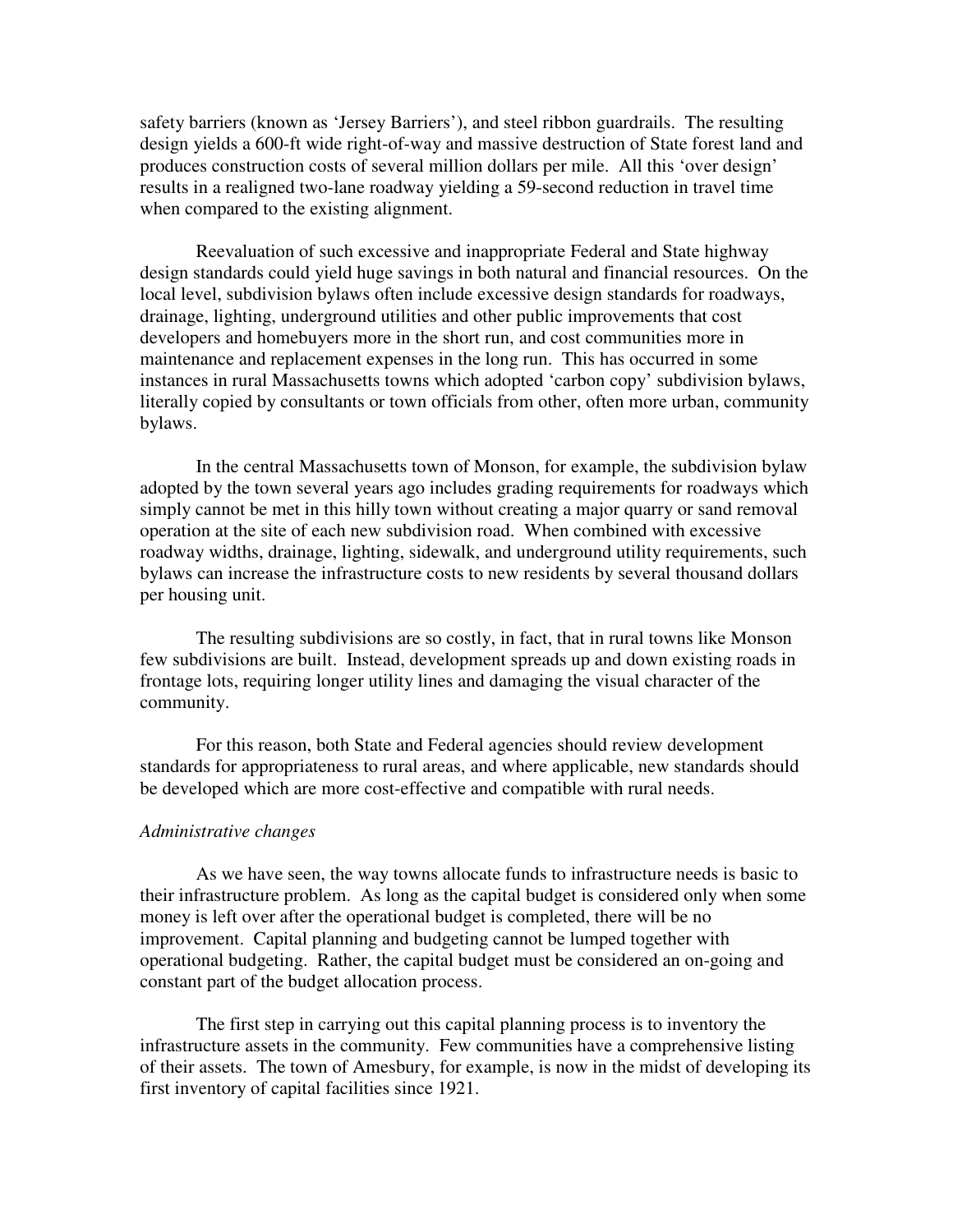A second critical step is an evaluation of these physical assets. The condition of the facilities, their effectiveness, and future needs of the community, need to be determined. The problem of leak detection for water and sewer systems is particularly crucial. Many of these systems were built at the turn of the century and have become outdated. The problem has become so severe that the State government is now willing to pay 50% of the cost of leak detection and repair if the municipalities pay the remaining half. Infrastructural systems must be evaluated if our increasingly scarce and costly resources are to be protected (for an analysis of this problem, see Male *et al*., 1985, pp. 1- 20).

 The greatest need at the local level, in terms of the capital planning process, is the formation of a capital improvement committee, staffed by knowledgeable citizens who have the confidence of policy-makers, department heads and the public at large. Above all, it should have a banker and a lawyer, for if a bond is required their services will be invaluable. The reason for this is that the legal and financial process is extremely complex. A person with legal experience and/or banking experience can ensure that the process is carried out correctly and with a mind toward prudent investment. Very few of our cities and towns have such organizations and even fewer have effective ones.

 Other management innovations can enhance the development of capital planning at the local level. If a town is fearful of floating a bond or spending capital to purchase a piece of equipment then leasing may be an option. For example, the Town of Andover, Massachusetts, recently sold its town hall and leased back space within it. The assets of such an approach are several: (1) maintenance of the building is no longer a public function; (2) the property, no longer a public building, is on the tax rolls, and (3) the city has more cash in its coffers. The city of North Adams, Massachusetts is considering such an option as a means of attracting a State courthouse: the city will buy a building, renovate it, sell it to a developer and then guarantee the developer that the court will be a tenant for ten years.

 A second example is the development of mutual aid pacts on equipment. Neighboring towns often invest in identical equipment that is not used more than occasionally. Capital outlays would clearly go further by towns sharing the cost, use and maintenance of such equipment. Most rural areas of Massachusetts participate in regional school districts; this concept could be adapted for delivery of other public services, such as highways, water supply, wastewater treatment, solid waste management. State incentives should be made available to communities which pursue this approach.

 A third example, and perhaps the most simple one, involves the setting of fees to recover the cost of operation and maintenance of infrastructure systems from those who use them. For example, if a new subdivision of 100 homes is to be connected to the local sewer system, the cost should be borne by the developer and new residents.

 State assistance to local governments must be provided if such innovations are to be effected. One approach would be to develop the expertise of local officials through university training programs in finance, planning, management, etc.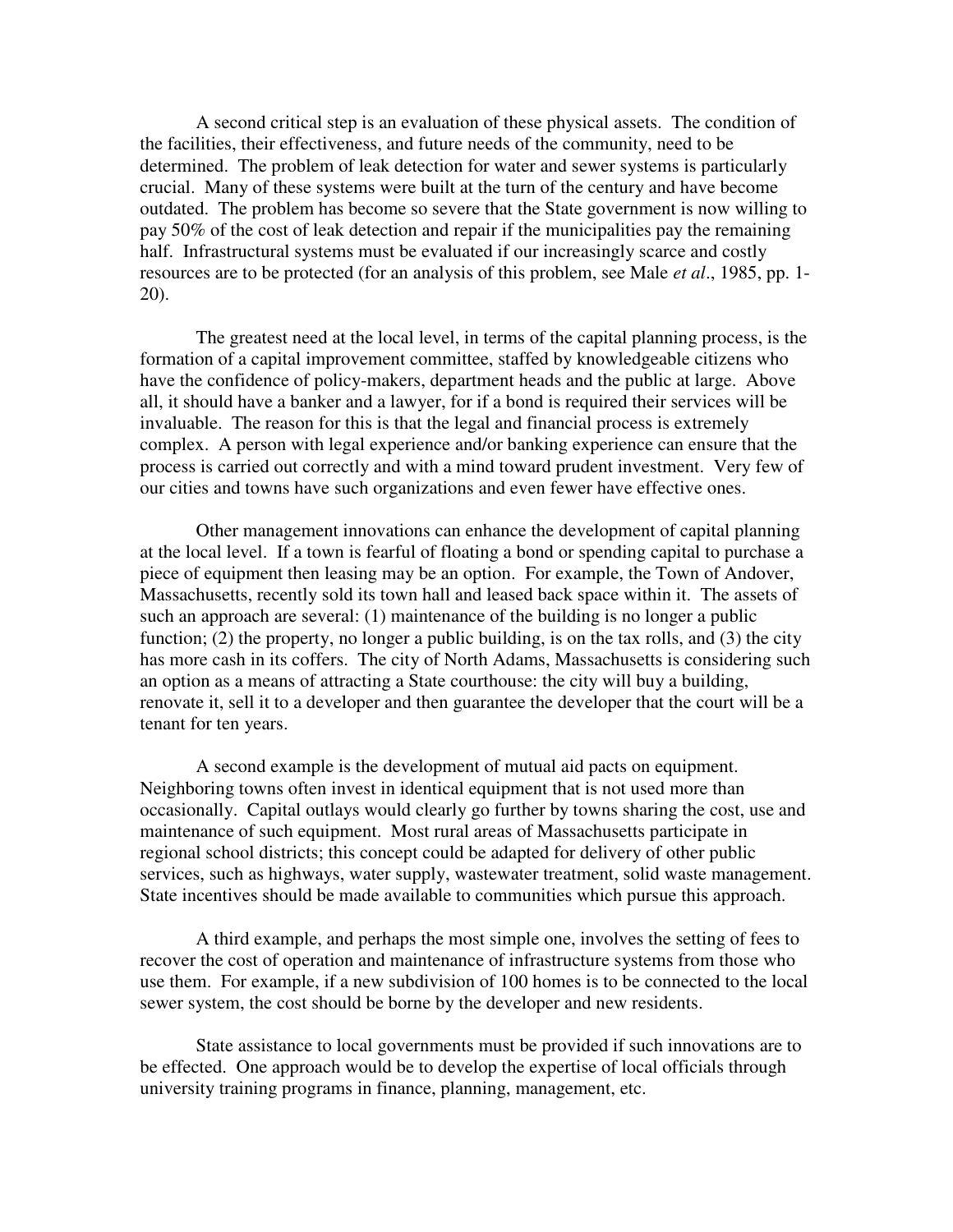At the same time the administration of State and Federal grant programs can be tailored to rural communities' needs, for example by streamlining the guidelines and application procedures for grant programs which in many cases are designed for urban communities and their professional staffs. Grant programs for rural infrastructure programs should be designed with volunteer governments in mind, with simplified application requirements. 'Circuit riders' should be made available to provide technical assistance. The term 'circuit rider' is used in Massachusetts for State paid experts in local management who will travel between small towns to help the communities keep their management systems in order. The program, at present, is quite small.

 Most importantly, towns should consider hiring professional staff, perhaps with assistance from high levels of government. Towns should also find ways to consolidate often fragmented administrative structures currently dealing with capital improvements.

# *The need for statewide infrastructure and strategic planning*

 The Commonwealth of Massachusetts now recognizes the urgency of its infrastructure problems, as evidenced by continuing, but as yet unsuccessful efforts to pass legislation authorizing creation of the Massachusetts Infrastructure Bank ('MassBank'), which would finance both State and local infrastructure investments, and act as a wholesaler for locally initiated infrastructure bonding. One of the factors exacerbating Massachusetts' infrastructure crisis is the complete lack of strategic or growth management planning at the State level. Massachusetts is now the only State in the north-east without a strategic planning office in State government. Consequently, at a time when the State's economy is rapidly expanding, there is no unit of government responsible for assessing the cumulative impact of rapid industrial and residential development on the natural resources, communities and infrastructure of Massachusetts. Clearly what is required is effective strategic planning at the State level for Massachusetts' infrastructure needs.

 A Strategic Planning or State Planning Office (or expansion of the role of the existing Governor's Office of Economic Development from its current short-range planning responsibilities) could improve the coordination of various State agencies engaged in infrastructure planning and investment, and could aid local governments in their infrastructure planning. One immediate priority for such a new entity would be a systematic Statewide assessment of infrastructure needs for individual communities, regions and the Commonwealth as a whole. This effort should be carried out in cooperation with local governments, given the strong role of municipalities (noted earlier) in infrastructure planning and development. This effort should also be coordinated with a Statewide effort to identify resource conservation priorities which could be safeguarded through comprehensive planning for infrastructure investments.

 The Commonwealth must recognize the inter-relationship between infrastructure planning and growth management planning at the State and local level. Without this function at the highest level in State government, Massachusetts will continue to suffer from inadequate or outmoded infrastructure which will undercut needed economic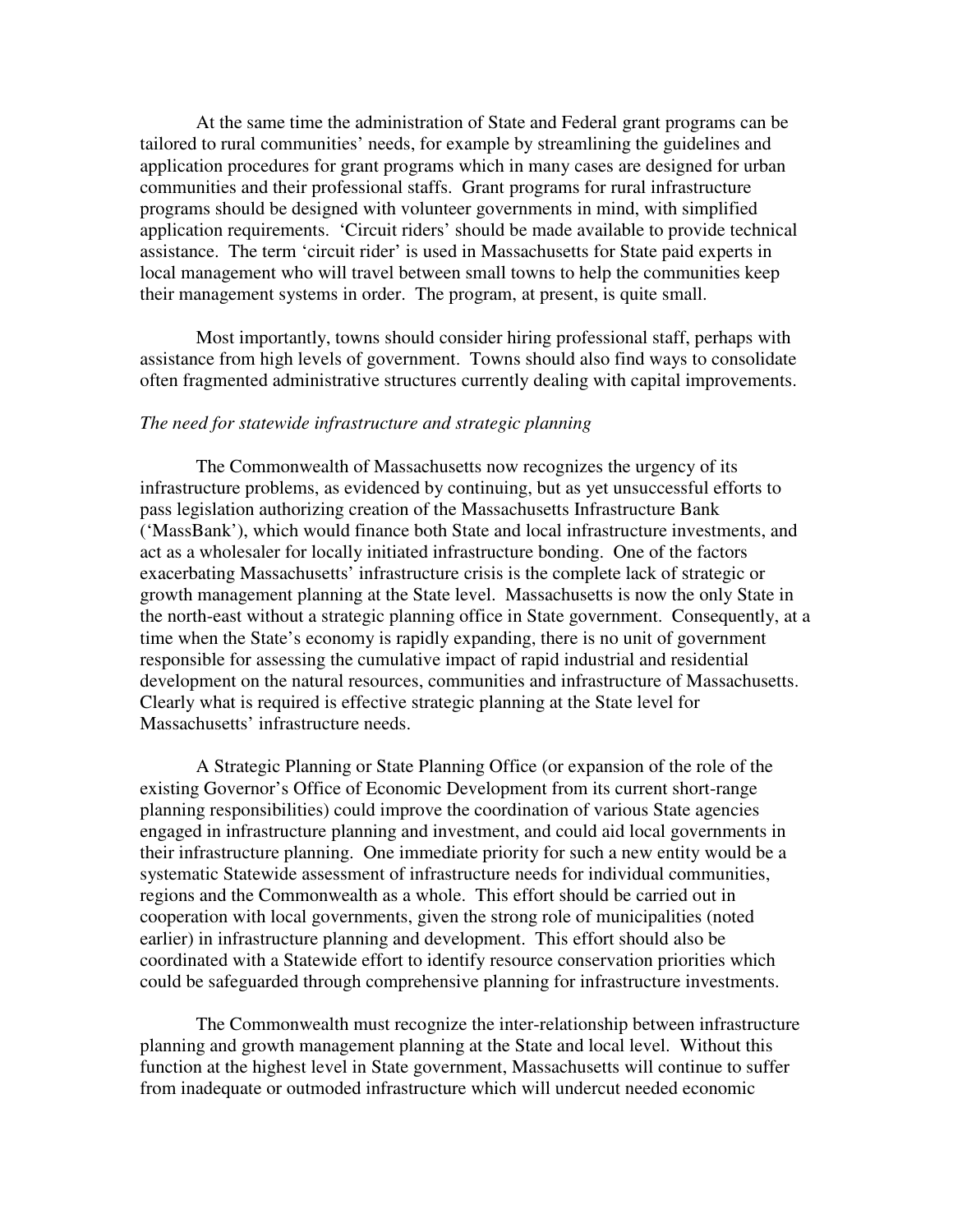development efforts in some regions, while allowing inappropriate development in other areas which may be in conflict with the Commonwealth's resource conservation objectives.

# **Conclusion**

 $\overline{a}$ 

 Rapid growth in rural Massachusetts communities has brought new pressures to bear on their infrastructure systems. Small-town volunteer governments are ill-equipped to plan for the design requirements and expense of infrastructure development. Hampered by public reluctance to spend and their own lack of information, small-town officials often end up ignoring the deterioration of their infrastructure altogether.

 It must be recognized that the infrastructure needs of rural communities are different from those in urban settings. Small-town officials must be helped to inventory and evaluate their physical assets and identify local needs. They need to share expertise, train volunteer administrators and use innovative techniques such as leasing, mutual aid pacts, and fee-setting to reduce infrastructure costs. They must also adopt design and engineering standards appropriate to rural areas and keep capital planning and budgeting separate from operational budgeting.

 Using such techniques, rural communities, both in Massachusetts and elsewhere in the U.S.A. and overseas, can begin to gain some control over the condition of their infrastructure. Perhaps most importantly, however, rural communities must work with the State or higher level of government to make infrastructure planning an integral part of the strategic growth management process.

<sup>&</sup>lt;sup>1</sup> For an overview of the infrastructure problem in a national perspective see Choate and Walter (1983) and Barker (1984).

 $2^{2}$  For an overview on the issue of deteriorating infrastructure, and the relationship between infrastructure and economic development, see Webley (1985), Reid and Sullivan (1984) and Reid (1984). For a discussion of similar trends and problems elsewhere in the U.S. see Associated General Contractors of America (1983) and Subcommittee on Economic Goals and Intergovernmental Policy (1984). For a discussion of Britain's infrastructure problems see Confederation of British Industry (1984) and Department of Transport (1983).

 $3$  For a review of the problems and opportunities facing the Commonwealth see Mullin and Thomas (1985).

<sup>&</sup>lt;sup>4</sup> This problem is discussed at some length in Massachusetts Taxpayers Foundation (1984).

 $<sup>5</sup>$  For a review of the characteristics of these towns see Dunwell (1978).</sup>

<sup>6</sup> These problems are described and analyzed in Polenske *et al.* (1983).

 $<sup>7</sup>$  For a discussion of the impact of this booming economy see Marsh (1986).</sup>

<sup>&</sup>lt;sup>8</sup> This problem, amongst others, is analyzed in the Governor's Commission on the Future of Mature Industries (1984).<br><sup>9</sup> Recent data collected on 17 cities and towns in Massachusetts shows that the trend is continuing. See

Armstrong *et al.* (1986).

<sup>&</sup>lt;sup>10</sup> This need is clearly delineated in the United States Conference of Mayors and the National League of Cities (1983), see, for example, p. IV.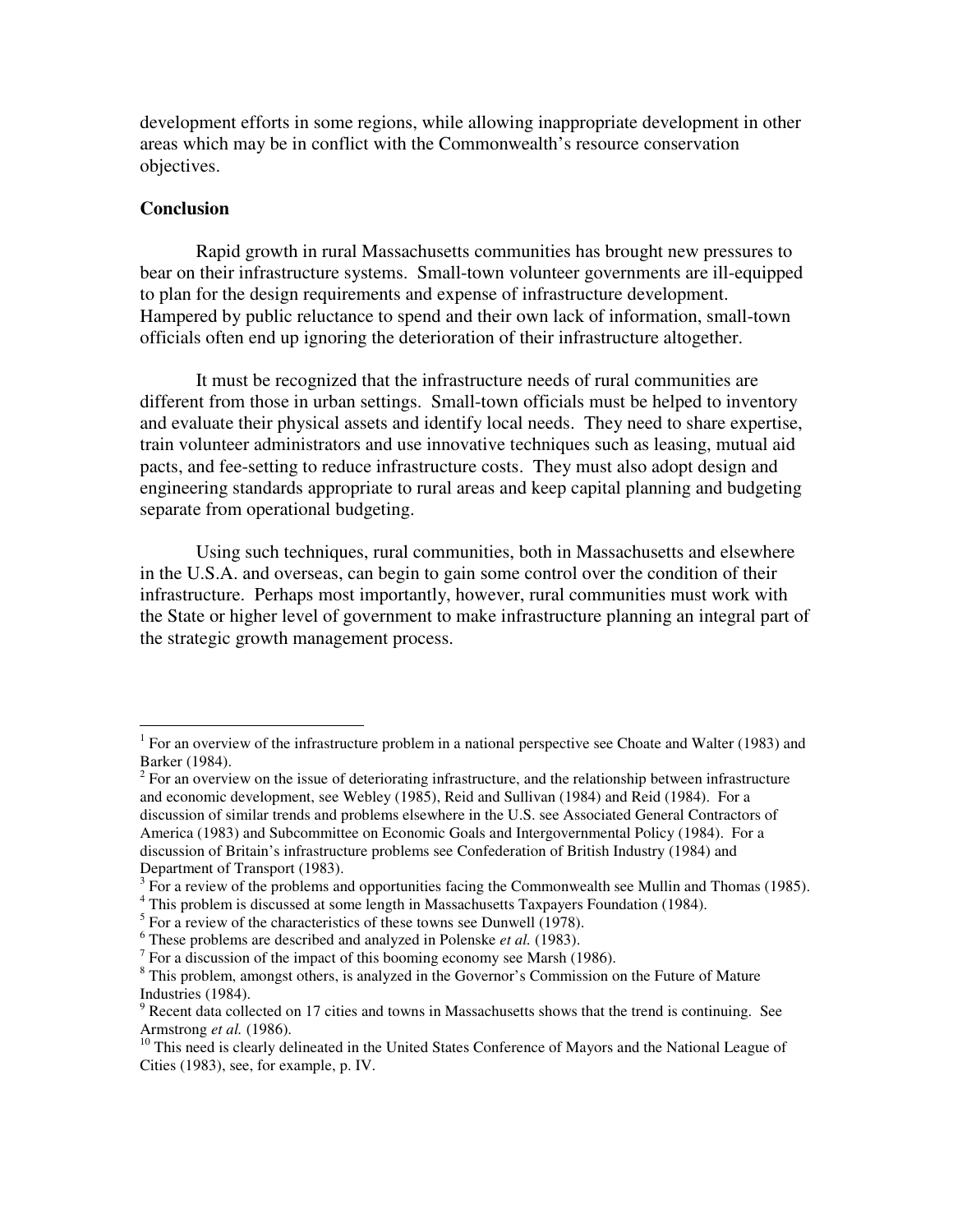<sup>11</sup> Data collected from our recent surveys shows that all seventeen cities and towns reviewed had the ability to meet their infrastructure needs through bonds while staying below the State-imposed tax cap. See Armstrong et al. (1986, pp. 28-29).

 $12$  A by-product of this attitude is that new housing is being placed on larger lots. This means that buyers have to be more affluent. In effect, the less willing a community is to provide modern infrastructural improvements, the more likely this community is to be of the upper income class. See Hirsch (1983).

<sup>13</sup> The Conservation Commission Movement gained increasing momentum in Massachusetts throughout the late 1950s and early 1960s and ultimately became encoded in law in the late 1960s. For approximately a decade the movement met its mandate with zeal. Now with the environmental crisis increasingly out of the public eye, many of these commissions are becoming increasingly bureaucratic (interview with Andrew Scheffey, conservationist and professor of regional planning, 29 January 1986).

 $14$  For a further explanation see Wallace, Floyd, Ellenzweig, Moore Incorporated (1978).

<sup>15</sup> For a review of how this management occurs see Floyd (1981). In particular see Chapter 29, 'Land-use Policy Issues'.

<sup>16</sup> For an analysis of this problem as it relates to Cape Cod see the University of Massachusetts Department of Landscape Architecture and Regional Planning (1985). The report was prepared for the New Alchemy Institute.

# **References**

 $\overline{a}$ 

- Armstrong, J., Gross, M. and Mullin, J. (1985) Building more bricks with less straw. In *Massachusetts Infrastructure Project, Report of Research*, Goldstein, E. (ed.), p. 7ff. University of Massachusetts, Amherst.
- Armstrong, J., Gross, M. and Mullin, J. (1986a) Infrastructure needs: in search of a crisis. In *Massachusetts Infrastructure*, Goldstein, E. (ed.). University of Massachusetts, Amherst.
- Armstrong, J., Mullin, J. and Yaro, R. (1986b) *Final Report of the Governor's Task Force in the Northern Berkshires*. Governor's Task Force, North Adams, Mass.
- Associated General Contractors of America (1983) *America's Infrastructure, a Plan to Rebuild*. Washington, D.C.
- Barker, M. (1984) *Rebuilding America's Infrastructure: an Agenda for the 1980s*. Duke University Press, Durham.
- Bluestone, B. and Harrison, B. (1982) *The Deindustrialization of America*, p. 33ff. Basic Books, New York.
- Choate, P. and Walter, S. (1983) *America in Ruins: the Decaying Infrastructure*. Duke University Press, Durham.

Confederation of British Industry (1984) *The Fabric of the Nation*. London.

Department of Transport (1983) *Policy for Roads in England*. HMSO, London.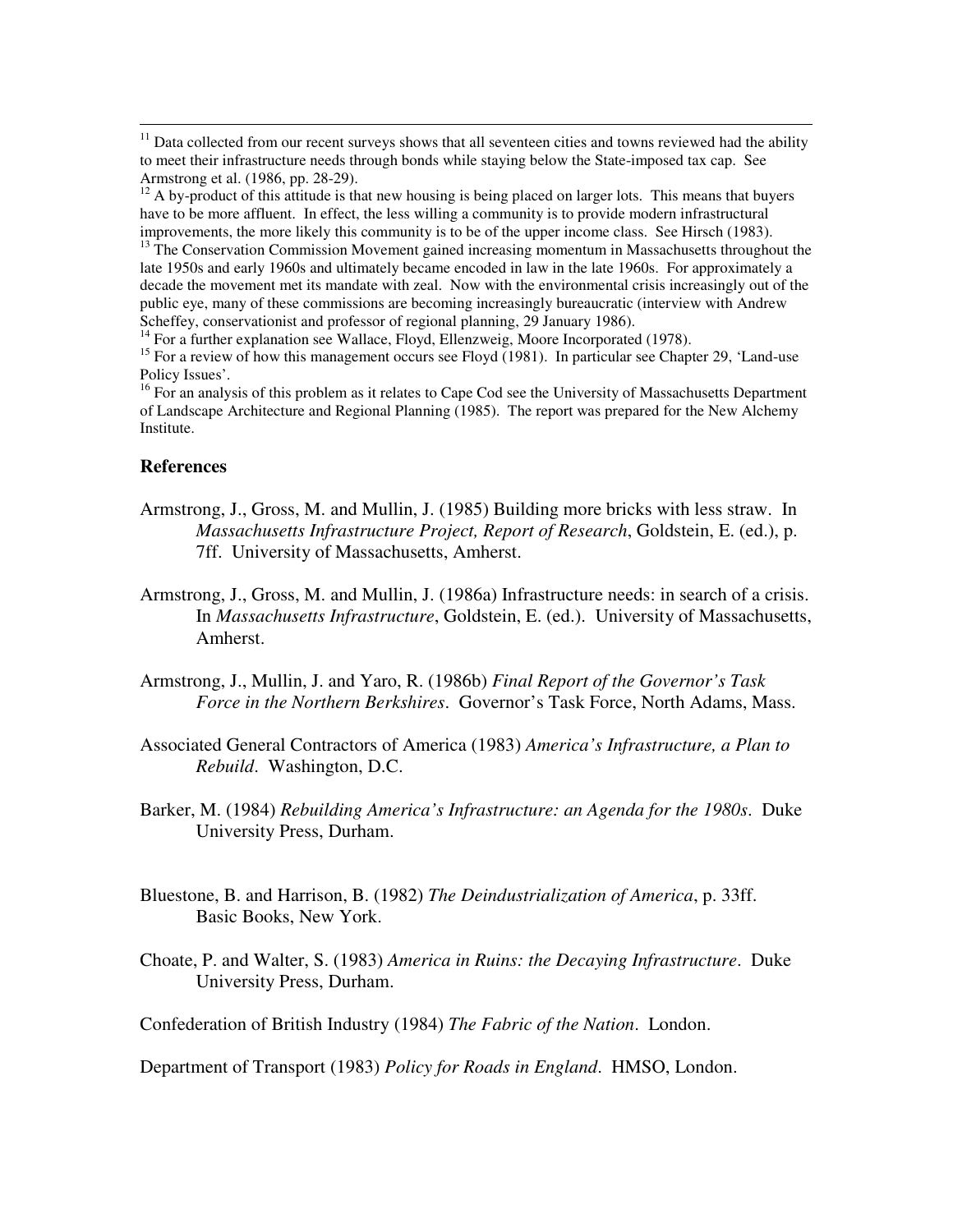Dunwell, S. (1978) *The Run of the Mill*. Godine, Boston.

 $\overline{a}$ 

Floyd, C.F. (1981) *Real Estate Principles*. Random House, New York.

- Governor's Commission on the Future of Mature Industries (1984) *Final Report*. Commonwealth of Massachusetts, Boston.
- Hirsch, W.Z. (1983) The efficiency of restrictive land use instruments. In *Municipal Expenditure, Revenues and Services*, Beaton, W.P. (ed.), pp. 250-252. Rutgers, New Brunswick.
- Male, J.W., Martens, T.J. and Willis, C.E. (1985) The impact of inadequate water Distribution systems on regional and commonwealth economies. In *Massachusetts Infrastructure Project, Report of Research*, Goldstein, E. (ed.), Vol. II. University of Massachusetts, Amherst.
- Marsh, D. (1986) How long will the good times last in Massachusetts? *Boston Globe,*  26 January, p. A-1ff.
- Massachusetts Taxpayers Foundation (1984) *Concrete Realities: The Capital Needs of Massachusetts Cities and Towns and the State's Assistance Strategy*. Boston.
- Mullin, J.R. (1983) *The Chicopee Urban Parks and Recreation Recovery Master Plan*. City of Chicopee, Mass.
- Mullin, J.R. and Thomas, C. (eds.) (1985) *Massachusetts Cities and Towns: Issues and Prospects*. Commonwealth Books, Palisades Park, NJ.
- Polenske, K., Sussman, G., Tabors, R.D., Todman, L.C. and Walter, A.R. (1983) *An Assessment of Public Infrastructure in Massachusetts*. Joint Center for Urban Studies of the Massachusetts Institute of Technology and Harvard University, Cambridge.
- Reid, J.N. (1984) *Availability of Selected Public Facilities in Rural Communities: Preliminary Estimates*. U.S. Department of Agriculture, Government Printing Office, Washington, D.C.
- Reid, J.N. and Sullivan, P. (1984) *Rural Infrastructure: How Much? How Good?* U.S. Department of Agriculture, Government Printing Office, Washington, D.C.
- Subcommittee on Economic Goals and Intergovernmental Policy (1984) *Hard Choices*. Government Printing Office, Washington, D.C.
- Susskind, L. (ed.) (1983) The mandate of Proposition 2 ½. In *Proposition 2 ½: its Impact Upon Massachusetts,* pp. 3-22. Oelgeschlager, Gunn & Hain, Cambridge.